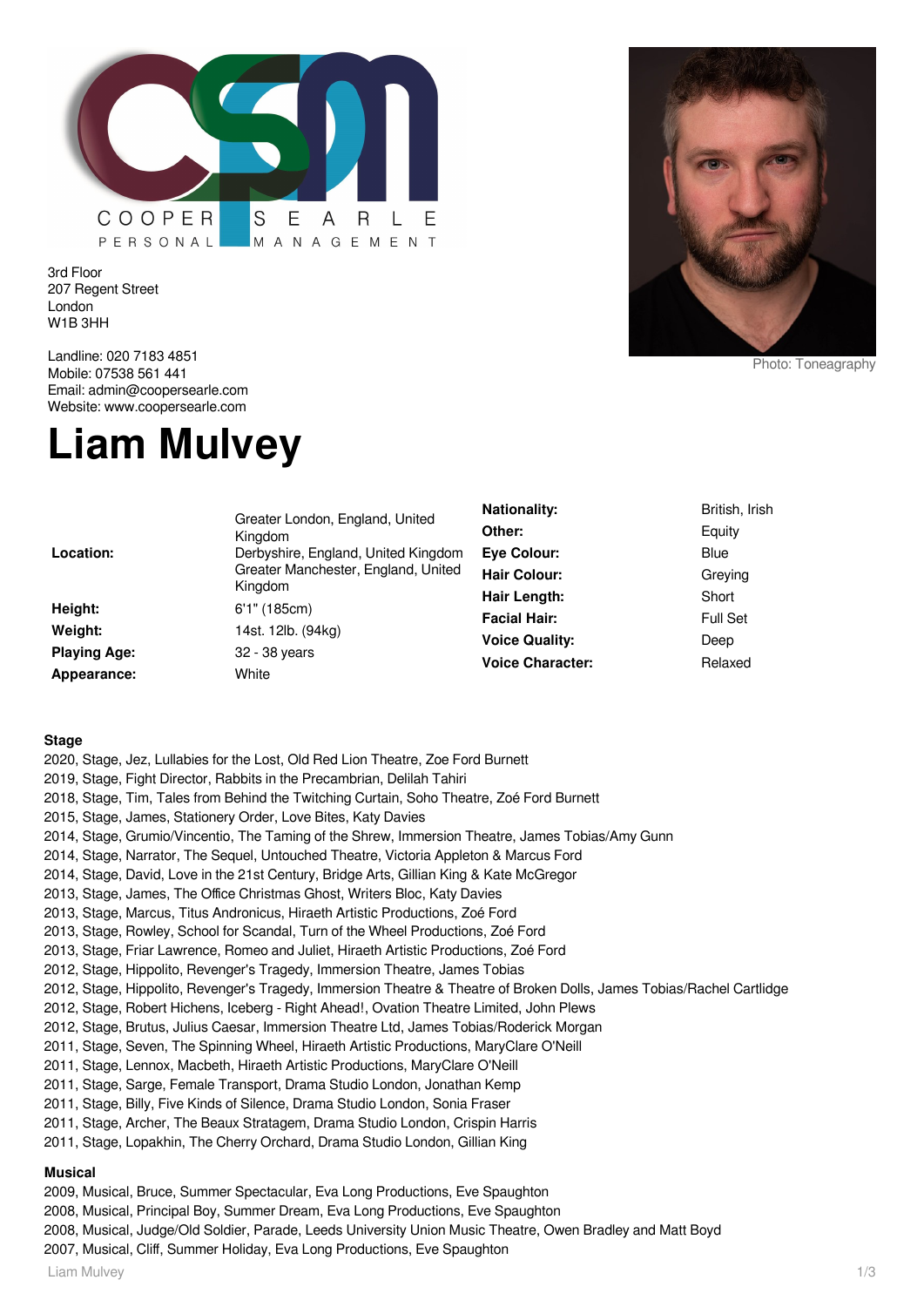2007, Musical, Chorus, Sweet Charity, Leeds University Union Music Theatre, Steven Jones 2007, Musical, Eddie, Wild Party, Leeds University Union Music Theatre, Sam Harrison 2006, Musical, Diesel, West Side Story, Leeds University Union Music Theatre, Pete Fabianski

## **Pantomime**

2016, Pantomime, Beast/Prince, Beauty and the Beast, Imagine Theatre, David Goodall

2015, Pantomime, Beast, Beauty and the Beast, Imagine Theatre, Bruce James

2010, Pantomime, Wallop, Pinocchio, Drama Studio London, Matthew Parker

2008, Pantomime, Scarecrow/Tin Man/Lion, The Wizard of Oz, Eva Long Productions, Eve Spaughton

2007, Pantomime, Wolf, Little Red Riding Hood, Eva Long Productions, Eve Spaughton

#### **Rehearsed Reading**

- 2017, Rehearsed Reading, Gremio, The Taming of the Shrew, Blue Sky, Alicia Bennett
- 2017, Rehearsed Reading, Ross, Macbeth, Blue Sky, Alicia Bennett
- 2016, Rehearsed Reading, Narrator, A Day in the Life, Katy Davies
- 2016, Rehearsed Reading, Mr Jones, Opt Out, Variety Bites, Katy Davies
- 2015, Rehearsed Reading, Eddie, His Carnival, House of Tomen, Victoria Jane Appleton
- 2012, Rehearsed Reading, Eddie, The Tomen Carnival, House of Tomen, Victoria Jane Appleton
- 2011, Rehearsed Reading, Robert Hichens, Iceberg Right Ahead!, Ovation Theatres Limited, John Plews

## **Corporate**

- 2020, Corporate, (2019 & 2020), Stuart, EPiC, AKT Productions
- 2018, Corporate, Roleplayer, QLTS Exams, Interact/Kaplan QLTS
- 2017, Corporate, Sir Alan Sugar-Cube, Team Apprentice, Accolade Corporate Events, Jane Chapman
- 2017, Corporate, Roleplayer, QLTS Exams, Interact/Kaplan QLTS
- 2017, Corporate, Roleplayer, MRCGP, Interact/Royal College of General Practitioners
- 2017, Corporate, Darth Vader, Star Wars Themed Corporate Evening, Adhoc Actors, Guy Hepworth
- 2017, Corporate, 1920s Gangster, Casino Themed Corporate Evening, Adhoc Actors, Guy Hepworth
- 2015, Corporate, Kung Fu Expert, Capital One Business Development, Adhoc Actors/Impact Fight Unit, Guy Hepworth
- 2015, Corporate, Defendant, Higher Rights of Audience, Kaplan Altior
- 2014, Corporate, Roleplayer, Introduction and Orientation to Medicine, Simpatico Roleplay Agency
- 2014, Corporate, Roleplayer, MRCGP, Interact/Royal College of General Practitioners
- 2013, Corporate, Medical Model, Demonstration of Scanning Equipment, B. Braun Medical Ltd, N/A

# **Short Film**

- 2017, Short Film, Hollis, Hollis, Willis Hughes
- 2016, Short Film, John, Rapier, Mark Normandy
- 2016, Short Film, Darren, Try Lying, Royal Holloway, Agnes Bornemissza
- 2016, Short Film, John, Detached, University of Greenwich, Steph Tucker
- 2015, Short Film, Anatoly Szøk, Search Destroy, Irradiated Hound, Steven Sterlacchini
- 2014, Short Film, Clive, The Box, Chunky Buddy Productions, David Pustansky
- 2012, Short Film, Joseph/Iago, How Not to Do, Courtyard Productions, Rupert Holloway/Tim Gill

#### **Film**

- 2016, Feature Film, Libertus Ostium, Kingsglaive: Final Fantasy XV, Square Enix, Takeshi Nozue
- 2016, Feature Film, Clarus Amicitia (Performance Capture), Kingsglaive: Final Fantasy XV, Square Enix, Takeshi Nozue

# **Further Credits**

2020, Voice Over, Narrator, The Nibelheim Incident, Kupocon, Mo Gallagher

2018, Workshop, Teaching Assistant, Stage Combat Classes, ISSA, Sam Kahn

- 2017, Commercial, Libertus Ostium, Final Fantasy XV: Comrades Launch Trailer, Square Enix, Brian Campbell
- 2017, Video Game, Libertus Ostium, Final Fantasy XV: Comrades, Square Enix, Keythe Farley
- 2017, Street Theatre, Mr Weller/Mr Wardle, The Pickwick Papers, Play On Words, Jonathan Kemp
- 2015, Street Theatre, Mr Bumble/Noah/Charlie Bates/Bill Sykes, Oliver Twist, Play On Words, Jonathan Kemp
- 2015, Web Series, Beheaded Acolyte, 616, Systir Productions, Victoria Howell
- 2014, Street Theatre, Wilf, The Loves of David Copperfield, Play on Words, Jonathan Kemp

# **Accents & Dialects**: (\* = native)

American-New York, American-Southern States, American-Standard, Australian, Cockney, Derby, English-Standard, Estuary English, French, Irish-Southern, Kerry, London\*, Nottingham, RP\*, South African, Welsh-Southern, Welsh-Standard, Yorkshire

**Languages**: (\* = Native/Fluent) English\*

#### **Music & Dance:** (\* = highly skilled)

Liam Mulvey 2/3 Ballroom Dancing, Contemporary Singing, Falsetto, Foxtrot, High Baritone\*, Period Dancing, Rock Singing, Salsa Dancing, Sight-Reading,